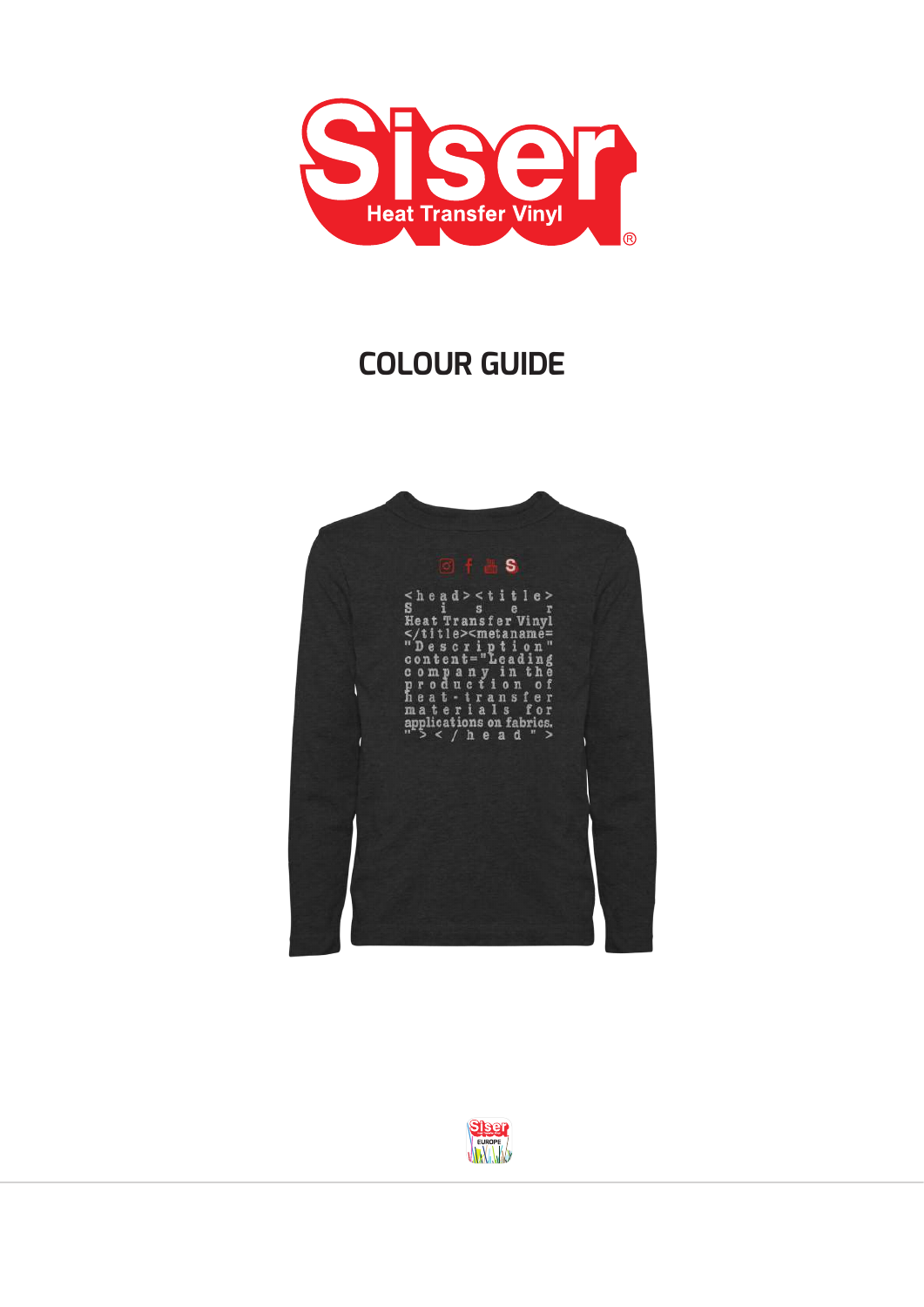| <sub>Easy</sub> weed®<br><b>P.S. Film</b>                                    | EasyWeed® Extra<br><b>P.S. Film Extra</b>                          |                                                                        | EasyWeed® Stretch<br>P.S. Stretch                             | <b>Hi-5</b>                                                           | EasyWeed® Sub Block<br>P.S. Subli LT                                                      |  |  |
|------------------------------------------------------------------------------|--------------------------------------------------------------------|------------------------------------------------------------------------|---------------------------------------------------------------|-----------------------------------------------------------------------|-------------------------------------------------------------------------------------------|--|--|
| $\mathbf{A}$                                                                 | $\overline{\mathsf{N}}$                                            | GD                                                                     |                                                               | Œ<br>௵                                                                |                                                                                           |  |  |
| A0001 bianco / white / Weiss / ST0001<br>/ H50001 / SU0001 / N0001           | A0065 viola chiaro / light purple<br>/ Zartviolett                 | A0102 violetta / wicked purple                                         | A0012 turchese / turquoise<br>/ Türkis / N0012                | A0058 verde mela / apple green<br>/ Apfelgrün / H50058 / N0058        | A0026 verde fluor. / fluo green<br>/ Neon Grün / H50026 / SU0026 / N0026<br><b>FLUO</b>   |  |  |
| <b>SU0061</b> giallo Barça / Barça yellow<br>/ Barça Gelb                    | <b>A0059</b> lilla / lilac<br>/ Lilac / <b>ST0059</b>              | A0015 viola / purple<br>/ Violett                                      | A0070 acqua marina / aqua green<br>/ Aquamarin                | <b>ST0095</b> verde giada / sea glass                                 | A0022 giallo fluor. / fluo yellow<br>/ Neon Gelb / H50022 / SU0022 / N0022<br><b>FLUO</b> |  |  |
| A0003 limone / lemon<br>/ Zitronengelb / H50003 / N0003                      | A0062 radiant orchid / radiant orchid<br>/ Radiant Orchid          | A0085 blu Real / medium blue<br>/ blau Real                            | A0094 Vegas gold                                              | A0037 sabbia / sand<br>/ Sand                                         | A0023 arancione fluor. / fluo orange<br>/ Neon Orange / H50023 / N0023<br><b>FLUO</b>     |  |  |
| A0002 crema / cream<br>/ Creme                                               | A0008 fucsia / pink / Magenta<br>/ ST0008 / H50008 / SV0008/ N0008 | A0014 blu navy / navy blue<br>/ Navyblau / 5T0014 / H50014 / N0014     | A0020 oro / gold / Gold / 5T0020<br>/ H50020 / SU0020 / N0020 | A0038 perla / pearl<br>/ Perlmutt / N0038                             | A0067 corallo fluor./ fluo coral<br>/ Neon Koralle / NOO67<br><b>FLUO</b>                 |  |  |
| A0004 giallo / yellow / Gelb / 5T0004<br>/ H50004 / SU0004 / N0004           | A0074 rosa / medium pink<br>/ Rosa / N0074                         | A0013 blu royal / royal blue<br>/ Königsblau / 5T0013 / H50013 / N0013 | A0073 ocra / tan<br>/ Haselnuss                               | A0021 argento / silver / Silber<br>/ ST0021 / H50021 / SU0021 / N0021 | A0024 rosa fluor. / fluo pink<br>/ Neon Rosa / H50024 / N0024<br><b>FLUO</b>              |  |  |
| A0005 sole / sun<br>/ Sonnengelb / <b>ST0005 / N0005</b>                     | A0031 rosa chiaro / light pink<br>/ Zartpink                       | A0011 cielo / sky blue / Hellblau<br>/ ST0011 / H50011 / N0011         | A0101 terra di Siena / Texas orange                           | A0030 lime / lime / Lime<br>/ NO030                                   | A0025 lampone fluor. / fluo<br>raspberry / Neon Himbeere / N0025<br><b>FLUO</b>           |  |  |
| A0006 arancione / orange / Orange<br>/ ST0006 / H50006 / N0006               | <b>ST0098</b> rosa quarzo / ballerina pink                         | A0099 carta da zucchero<br>/ Columbia Blue                             | A0086 cioccolato / chocolate<br>/ chocolate                   | A0068 menta /mint<br>/ Minzgrün / ST0068                              | A0097 ciclamino fluor./ fluo passion<br>pink / <b>ST0097</b><br><b>FLUO</b>               |  |  |
| <b>ST0096</b> corallo / coral                                                | A0092 rose gold / rose gold<br>/ Rose Gold / <b>ST0092</b>         | A0051 azzurro / pale blue<br>/ Zartblau / N0051                        | A0017 marrone / brown<br>/ Braun                              | <b>A0018</b> grigio / grey<br>/ Grau / <b>H50018</b> / <b>N0018</b>   | A0072 viola fluor. / fluo purple<br>/ Neon Lila / 5T0072 / N0072<br><b>FLUO</b>           |  |  |
| A0060 hibiscus / hibiscus<br>/ Hibiscus                                      | A0016 bordeaux / burgundy<br>/ Bordeaux / N0016                    | A0106 verde persia / teal                                              | A0010 verde scuro / dark green<br>/ Dunkelgrün / NOO10        | A0071 cenere / lilac grey<br>/ Lila Grau                              | A0027 blu fluor./ fluo blue<br>/ Neon Blau / N0027<br><b>FLUO</b>                         |  |  |
| A0028 rosso vivo / bright red<br>/ Feuerrot / <b>ST0028 / H50028 / N0028</b> | A0007 rosso / red / Rot<br>/ ST0007 / H50007 / N0007               | A0066 blu oceano / ocean blue<br>/ Ozeanblau / NOO66                   | A0009 verde / green / Grün<br>/ ST0009 / H50009 / N0009       | A0061 antracite / anthracite<br>/ Anthrazit / NOO61                   | A0019 nero / black / Schwarz<br>/ ST0019 / H50019 / N0019                                 |  |  |

**The following products are certified Oeko-Tex Standard 100 Class I:**<br>PS Film, PS Film Extra, PS Stretch, PS Subli LT, PS Electric, PS Perfor, Brick, Soft, Foil, Glitter 2, Videoflex, Colorprint PU, Sublithin Matt LT, Crystal, Soft Print Color, Soft Print Color Matt/Vivid.

#### **Oeko-Tex Standard 100 Class I means:**

**OEKO-TEX ®**<br> **STANDARD 100** 

this product has been independently lab tested and is Phthalate and Lead Free and is safe for application on children's products.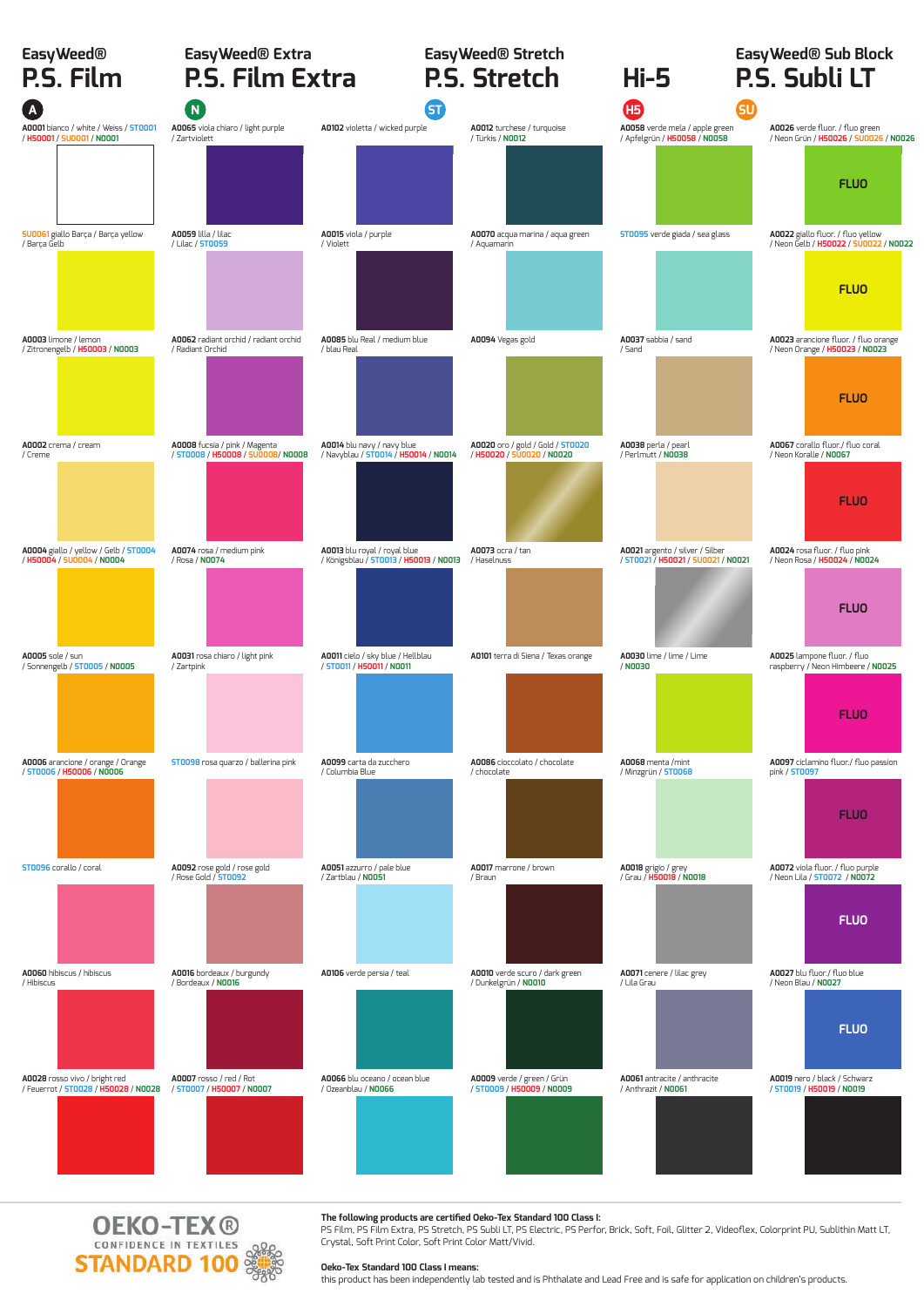#### **EasyWeed® Electric P.S. Electric**

## **Brick**



### **P.S. Perfor**

# **Brick 600**



/ Schwarz

**AD0035** trasparente / clear / Transparent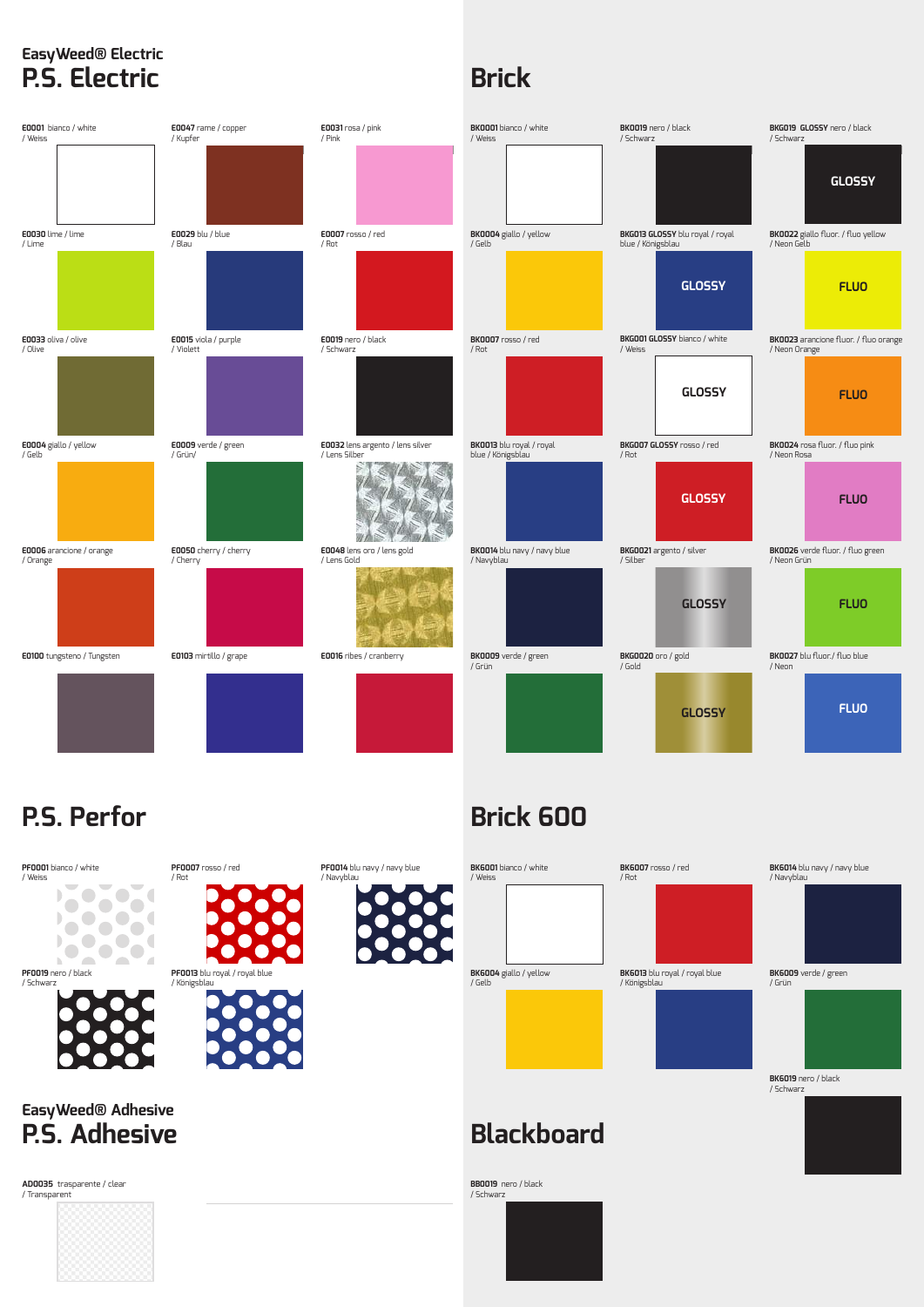#### **Vernice - Trasparente - Glitter Videoflex® Moda Stripflock® Pro**

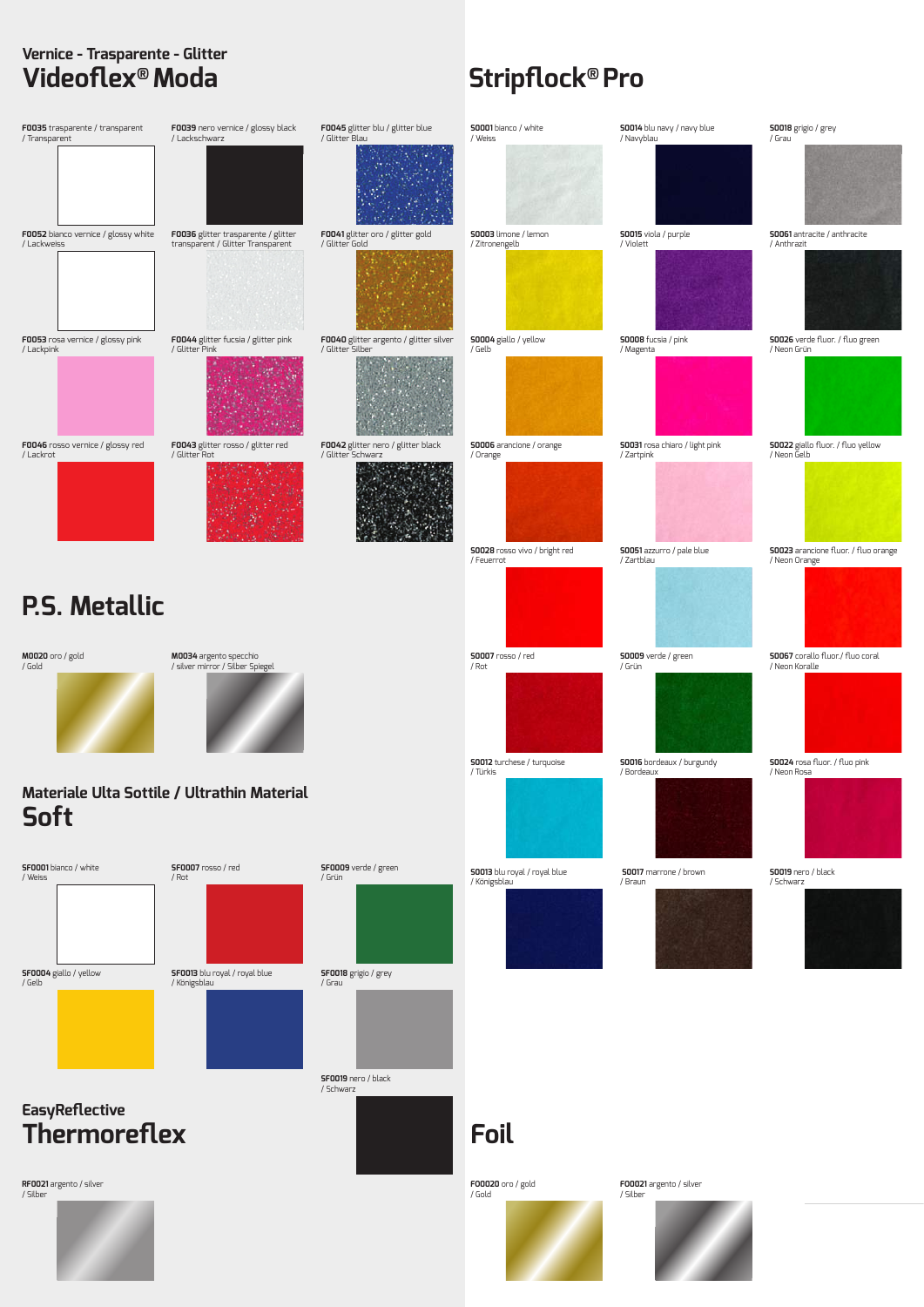### **Videoflex® Glitter 2**

| P0001 bianco / white<br>/ Weiss         | P0009 verde / green<br>/ Grün                         | GOOD1 white         | GOO92 rose gold    | GOO50 cherry       | GO026 neon green      |
|-----------------------------------------|-------------------------------------------------------|---------------------|--------------------|--------------------|-----------------------|
|                                         |                                                       |                     |                    |                    |                       |
| P0004 giallo / yellow<br>/ Gelb         | POO11 cielo / sky blue<br>/ Hellblau                  | GO105 rainbow white | <b>GO075</b> blush | GOO11 aqua         | GO022 neon yellow     |
|                                         |                                                       |                     |                    |                    |                       |
| P0006 arancione / orange<br>/ Orange    | POO13 blu royal / royal blue<br>/ Königsblau          | G0094 14k-gold      | GOO84 old blue     | <b>GOO69</b> jade  | GO023 neon orange     |
|                                         |                                                       |                     |                    |                    |                       |
| <b>P0007</b> rosso / red<br>/ Rot       | PO014 blu navy / navy blue<br>/ Navyblau              | GOO82 old gold      | <b>GOO13</b> blue  | GOO55 emerald      | GO104 neon grapefruit |
|                                         |                                                       |                     |                    |                    |                       |
| P0016 bordeaux / burgundy<br>/ Bordeaux | PO019 nero / black<br>/ Schwarz                       | <b>GO020</b> gold   | GOO83 royal blue   | <b>GOOO9</b> grass | GO024 neon pink       |
|                                         |                                                       |                     |                    |                    |                       |
| POOO8 fucsia / pink<br>/ Magenta        | POO27 blu fluor. / fluo blue<br>/ Neon Blau           | GOO47 copper        | GOO14 sapphire     | GOO76 black gold   | GO072 neon purple     |
|                                         | <b>FLUO</b>                                           |                     |                    |                    |                       |
| P0015 viola / purple<br>/ Violett       | P0026 verde fluor. / fluo green<br>/ Neon Grün        | GO077 bronze        | GOO81 eggplant     | GOO10 dark green   | GO027 neon blue       |
|                                         | <b>FLUO</b>                                           |                     |                    |                    |                       |
| P0021 argento / silver<br>/ Silber      | POO24 rosa fluor. / fluo pink<br>/ Neon Rosa          | <b>GOOO7</b> red    | GO015 purple       | G0078 light green  | GO019 black           |
|                                         | <b>FLUO</b>                                           |                     |                    |                    |                       |
| <b>P0020</b> oro / gold<br>/ Gold       | POO23 arancione fluor. / fluo orange<br>/ Neon Orange | GO016 burgundy      | GOO80 lavender     | GOO21 silver       | GO079 confetti        |
| P0017 marrone / brown                   | <b>FLUO</b>                                           | GOO67 rainbow coral | GOOD8 hot pink     | GOO61 silver black |                       |
| / Braun                                 | P0022 giallo fluor. / fluoyellow<br>/ Neon Gelb       |                     |                    |                    | GOO64 light multi     |
|                                         | <b>FLUO</b>                                           |                     |                    |                    |                       |